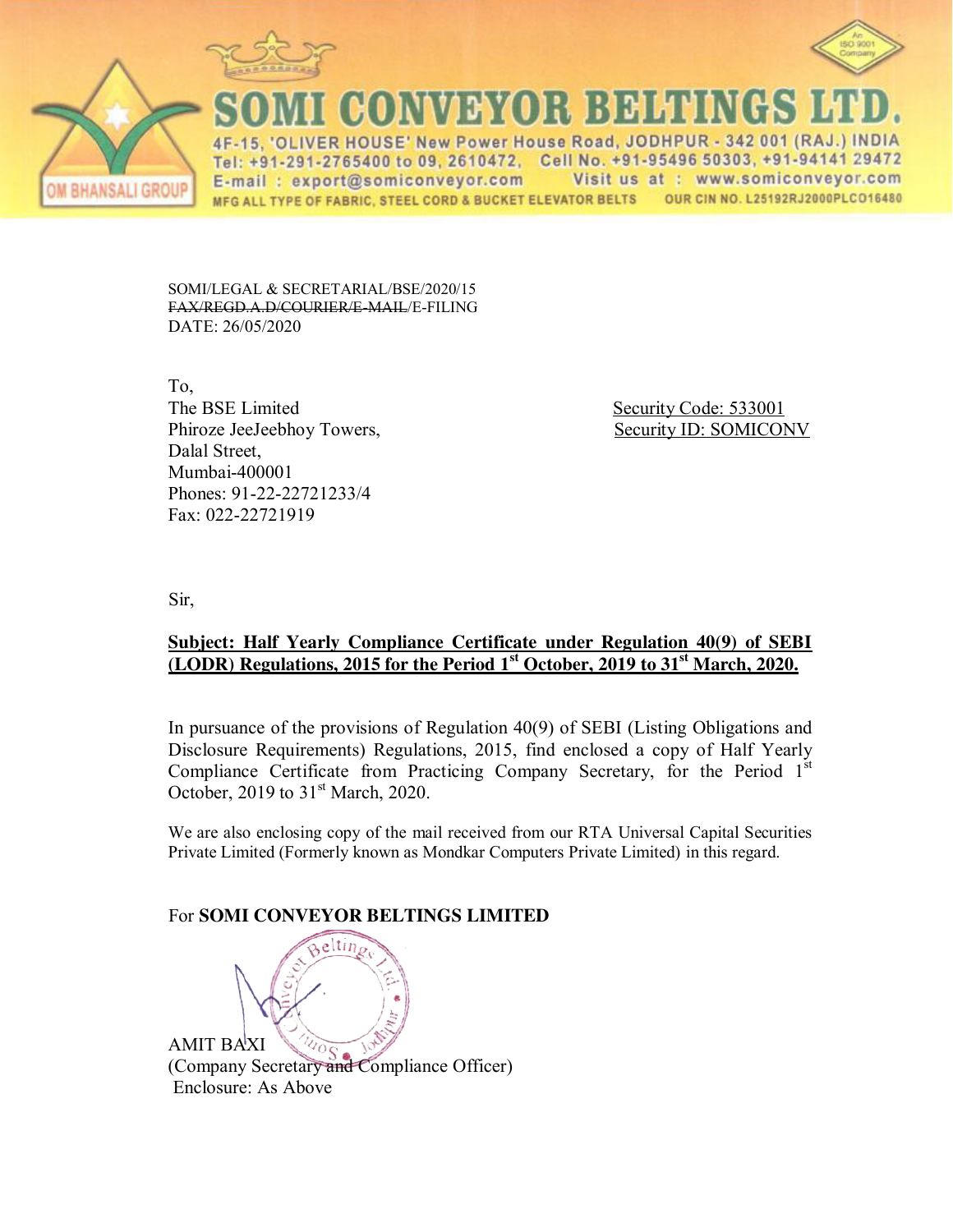

### **CERTIFICATE UNDER REGULATION 40(9) OF THE SEBI (LODR) REGULATIONS, 2015**

# **FOR THE HALF YEAR ENDED 31ST MARCH, 2020**

I have examined all Share Transfer forms, Memorandum of Transfers, Registers, files and other documents relating to **SOMI CONVEYOR BELTINGS LIMITED (Company)** maintained by **UNIVERSAL CAPITAL SECURITIES PRIVATE LIMITED (RTA)** pertaining to transfer of equity shares of the company for the period from **01/10/2019** to **31/03/2020** for the purpose of issuing a Certificate as per Regulation 40(9) of the SEBI (Listing Obligations and Disclosure Requirements) Regulations, 2015, by, **SOMI CONVEYOR BELTINGS LIMITED** and based on the information provided by the Company, I hereby certify that during the half year ended on **31ST MARCH, 2020** the Company**:**

- A) was not required to deliver any Share Certificate (s) as it has not received any request for Shares Transfer during the period from 01/10/2019 to 31/03/2020.
- B) was not required to deliver any Share Certificate (s) as it has not received any request for exchange of duplicate and split certificates.

**Date: 26/05/2020 CS AVIJIT VASU**



**Place: Jodhpur Practicing Company Secretary ACS: 37968, CP. NO. 14198 UDIN: A037968B000281574**